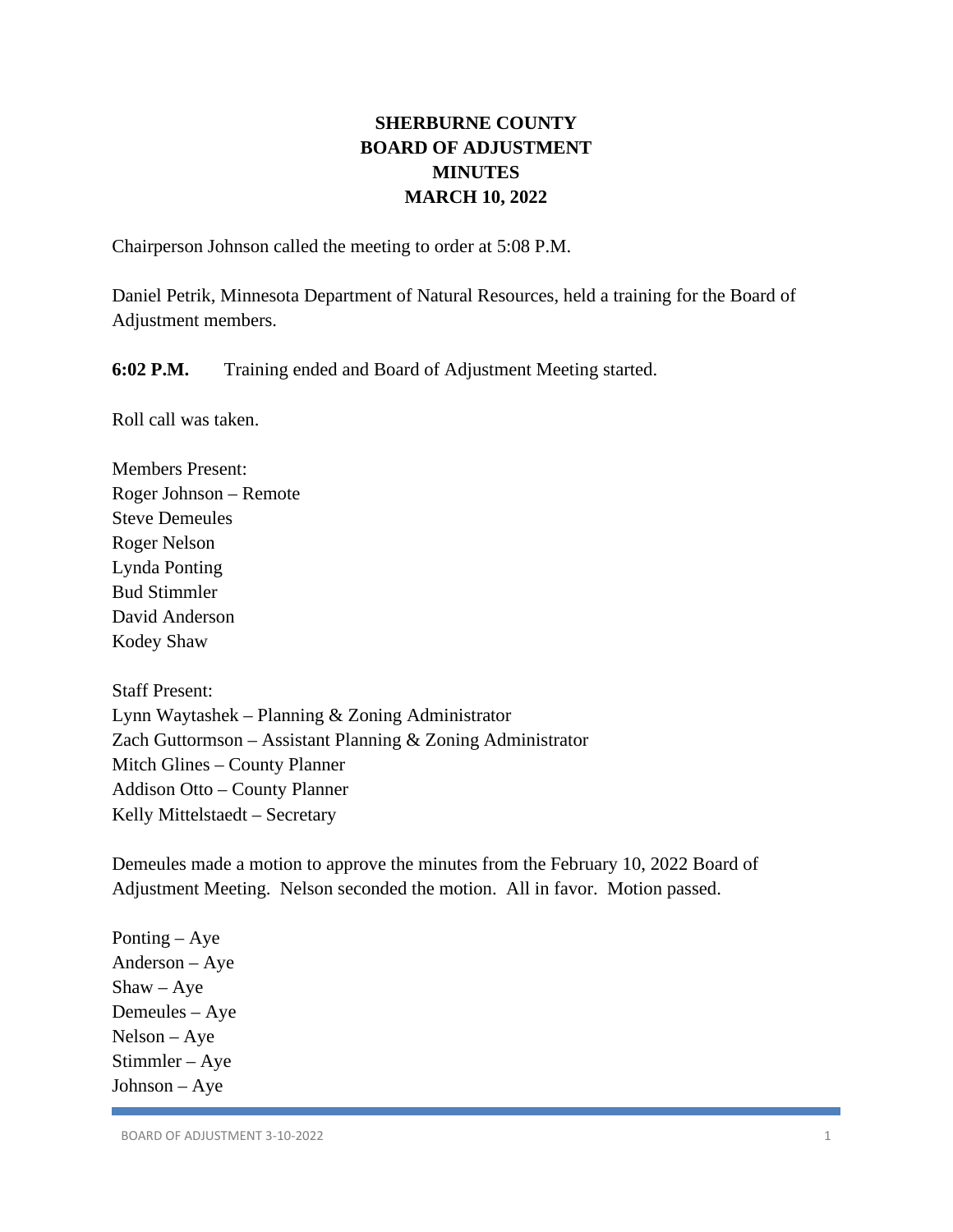Ponting made a motion to approve the evening's agenda. Nelson seconded the motion. All in favor. Motion passed.

Ponting – Aye Anderson – Aye  $Shaw - Aye$ Demeules – Aye Nelson – Aye Stimmler – Aye Johnson – Aye

Johnson informed everyone the meeting would be audio-recorded.

**6:05 P.M. JOHN KERN:** Requesting a 50' variance in setback from the OHWL of Lake Julia for a septic system upgrade. Required setback from the OHWL is 100'. Address: 11371 42nd St SE, Clear Lake, Mn Legal: Myohn Oaks Lot 1, Block 2 Sec 22, Twp 35, Rge 29 0.3 Acres Palmer Township Agricultural District and within the Recreational Development Lakeshore District of Lake Julia.

**JOHN KERN:** Requesting an 8' variance in setback from the public right of way for a septic system upgrade. Required setback from the right of way is  $10'$ . Address: 11371 42<sup>nd</sup> St SE, Clear Lake, Mn Legal: Myohn Oaks Lot 1, Block 2 Sec 22, Twp 35, Rge 29 0.3 Acres Palmer Township Agricultural District and within the Recreational Development Lakeshore District of Lake Julia.

Demeules read the variance requests.

Shane Steinbrecher was present to represent John Kern. Mr. Steinbrecher is the septic designer.

Mr Steinbrecher explained the lot was extremely difficult to get the septic to fit and maintain all the well setbacks. It will be a type 4 system. It will pretreat all the wastewater and have an operating permit.

Demeules asked if they had received approval from the DNR to use their access.

Mr. Steinbrecher said they are in the process of receiving approval. The DNR needed some additional information.

Glines said he did speak with the DNR, and they did not see a problem with issuing the permit.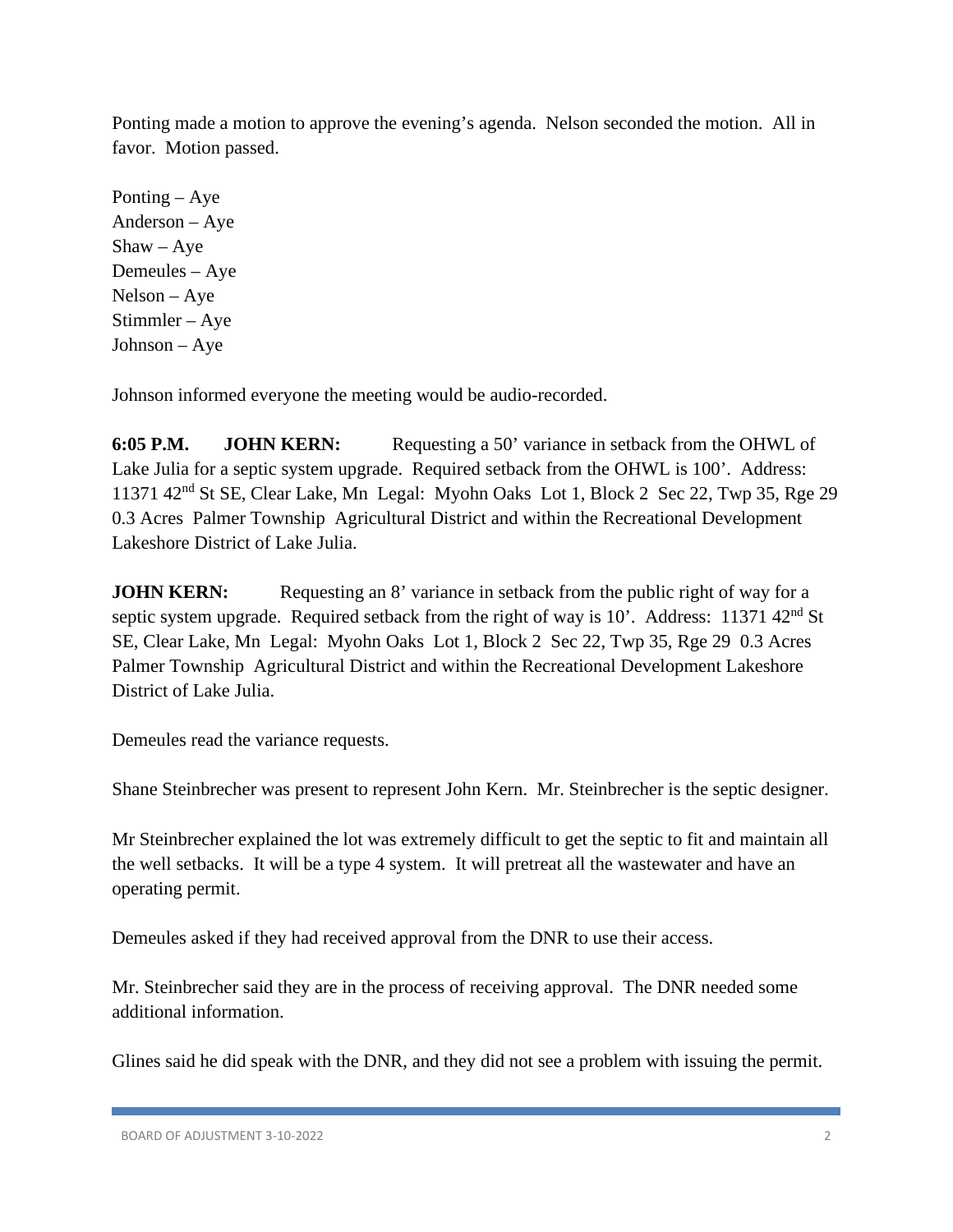Stimmler asked if they were just going to use the access to get to the applicant's property.

Mr. Steinbrecher said that was correct. All work would be done on the applicant's property.

Johnson asked if the chain link fence between the two properties would be replaced when all the work was done.

Zach Jocelyn, 14196 202<sup>nd</sup> Ave NW, Elk River, Mn explained he was not sure if the chain link fence was owned by John Kern or the DNR. They will need to remove a small section of the fence.

Mr. Steinbrecher said if the fence is owned by the DNR it will be replaced like it was and if it's the applicant's fence, they will work with him on the fence.

Ponting asked if they would be replacing any trees since they will be removing 3-4 trees for the septic.

Glines said typically replacing the trees is not a requirement since they are removing them for the purpose of the septic system.

Glines said if they need to install a retaining wall, they will need a shoreland alteration permit.

Johnson wanted to see an  $8<sup>th</sup>$  condition about the fence. If the fence is owned by the DNR it needs to be replaced and if it's the applicant's its up to him whether he wants it replaced.

Demeules asked if anyone in the audience had any comments or questions. No one did. Nelson motioned and Stimmler seconded the motion to close the public hearing.

Ponting – Aye Anderson – Aye  $Shaw - Aye$ Demeules – Aye Nelson – Aye Stimmler – Aye Johnson – Aye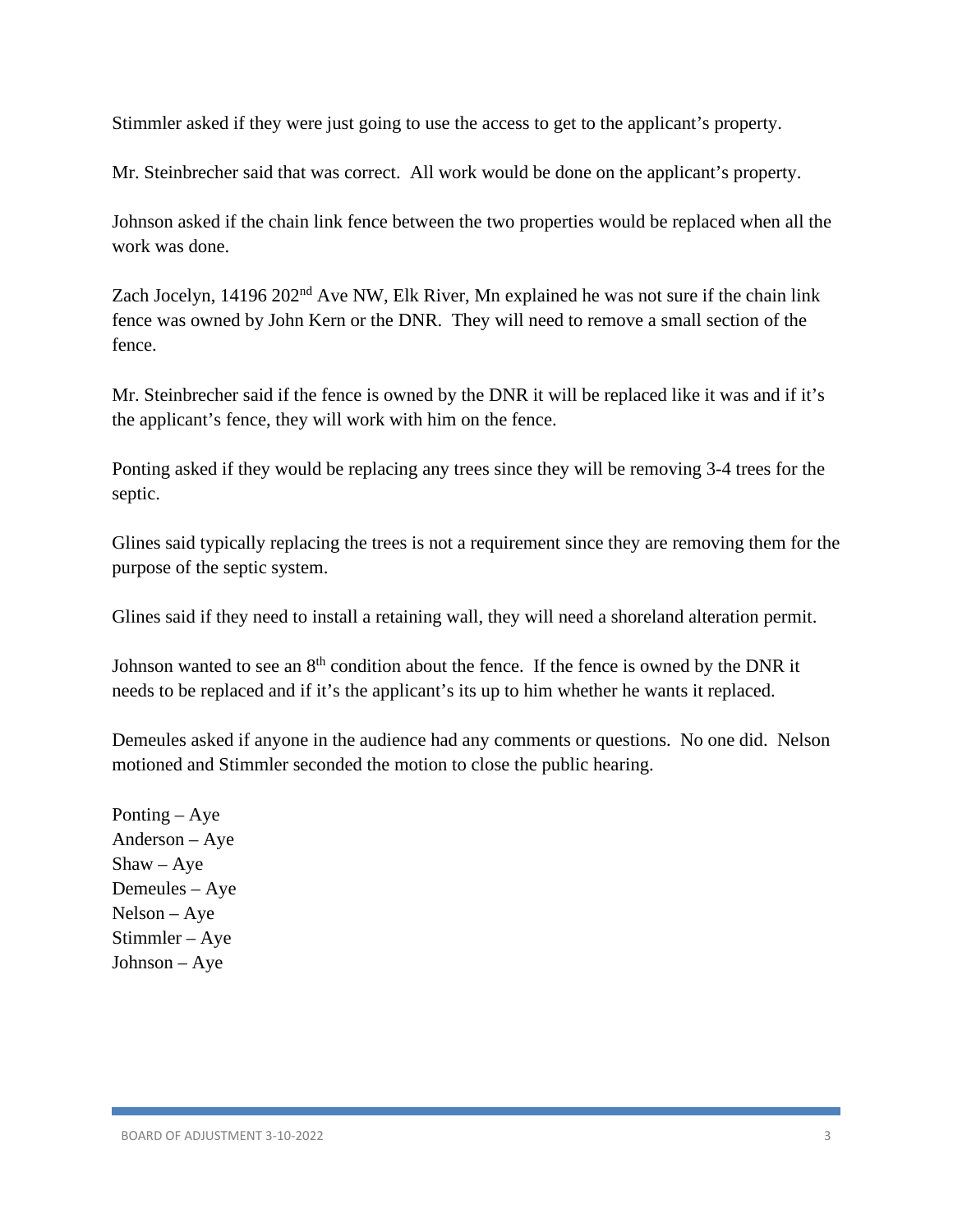Demeules motioned and Ponting seconded the motion to approve the 50' variance in setback from the OHWL of Lake Julia for a septic system upgrade with the following conditions and "Findings of fact":

# **Conditions:**

- 1. Prior to installation, a septic and operating permit must be obtained from the County.
- 2. The existing septic tank must be abandoned per Minnesota Pollution Control Agency (MPCA) regulations and the required septic abandonment form submitted to Zoning.
- 3. If installing a retaining wall for the drainfield then a Shoreland Alteration Permit will be required.
- 4. If the retaining wall is over 4 ft. tall then a building permit with engineered plans must be submitted to the Zoning Office.
- 5. Must supply the County with a copy from the DNR approving the use of public land to install the septic system prior to the permit being issued.
- 6. Must install erosion control between the new septic system and lake prior to installation.
- 7. The variance is only valid if acted upon by the applicant within one (1) year of approval.
- 8. If the fence (between the two properties) is owned by the DNR it needs to be replaced and if it's the applicant's fence its up to him whether he wants it replaced.

- 1. Granting the variance will not be in conflict with the comprehensive plan. Yes  $(X)$  No  $( )$ The comprehensive plan calls for water quality and the new septic system will enhance water quality.
- 2. Exceptional or extraordinary circumstances apply to the property which do not apply generally to other properties in the same district, and result from lot size or shape, topography, or other circumstances over which the owners of property since enactment of the relevant Ordinance have had no control. Yes (X) No ( ) This is a small, platted lot with limited area for necessary septic system.
- 3. The literal interpretation of the provisions of this Ordinance would deprive the applicant of rights commonly enjoyed by other properties in the same district under the terms of this Ordinance. Yes (X) No ( ) Everyone needs a functioning septic system.
- 4. The exceptional or extraordinary circumstances do not result from the actions of the current or previous owner(s) under the current Ordinance or State Law. Yes (X) No ( ) There is a failing system, and it needs to be replaced.
- 5. The variance requested is the minimum variance which would alleviate the practical difficulty. Yes  $(X)$  No  $( )$  Again, with the well and the water and the road there's very limited areas for this system to go in and this is it.
- 6. The variance, if granted, will not alter the essential character of the locality and there would be no significant effect on the surrounding properties. Yes  $(X)$  No () There will be no evidence of the system once it's done.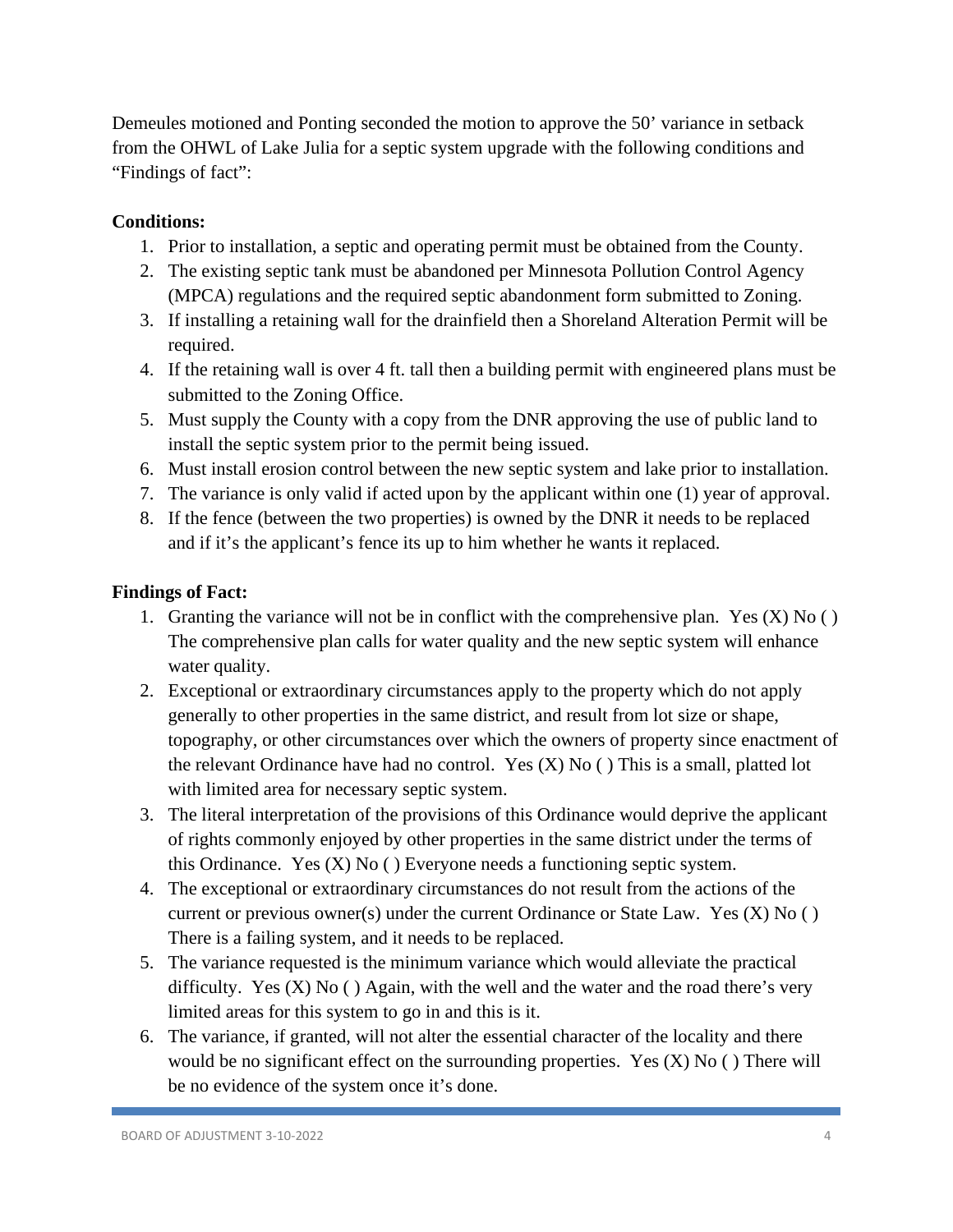- 7. Adequate sewage treatment systems can be provided if the variance is granted. Yes (X) No ( ) That's the reason for the variance.
- 8. Granting the variance will not result in the parking or loading of vehicles on public streets in such a manner as to interfere with the free flow of traffic of the streets because the driveway is inadequate length or width. Yes  $(X)$  No () The contractor has promised not to park in the public roadway.
- 9. If a shoreland variance, it will not be a greater height or lesser shoreline setback than what is typical for the area immediately surrounding the development site. Yes (X) No ( ) There is no height difference for this variance.
- 10. The variance will not increase loss of sunlight, views or privacy of the neighboring properties of the residence were built according to the applicable regulation and height of structure. Yes  $(X)$  No  $( )$  This will all be underground when completed.
- 11. Economic considerations shall not be considered so long as a reasonable use of the property exists under the terms of the Ordinance. Yes  $(X)$  No  $($   $)$  Economics wasn't involved it was the necessity to have a proper septic system.

Ponting – Aye Anderson – Aye Shaw – Aye Demeules – Aye Nelson – Aye Stimmler – Aye Johnson – Aye

Demeules motioned and Ponting seconded the motion to approve the 8' variance in setback from the public right of way for a septic system upgrade with the following conditions and "Findings of Fact":

- 1. Prior to installation, a septic and operating permit must be obtained from the County.
- 2. The existing septic tank must be abandoned per Minnesota Pollution Control Agency (MPCA) regulations and the required septic abandonment form submitted to Zoning.
- 3. If installing a retaining wall for the drainfield then a Shoreland Alteration Permit will be required.
- 4. If the retaining wall is over 4 ft. tall then a building permit with engineered plans must be submitted to the Zoning Office.
- 5. Must supply the County with a copy from the DNR approving the use of public land to install the septic system prior to the permit being issued.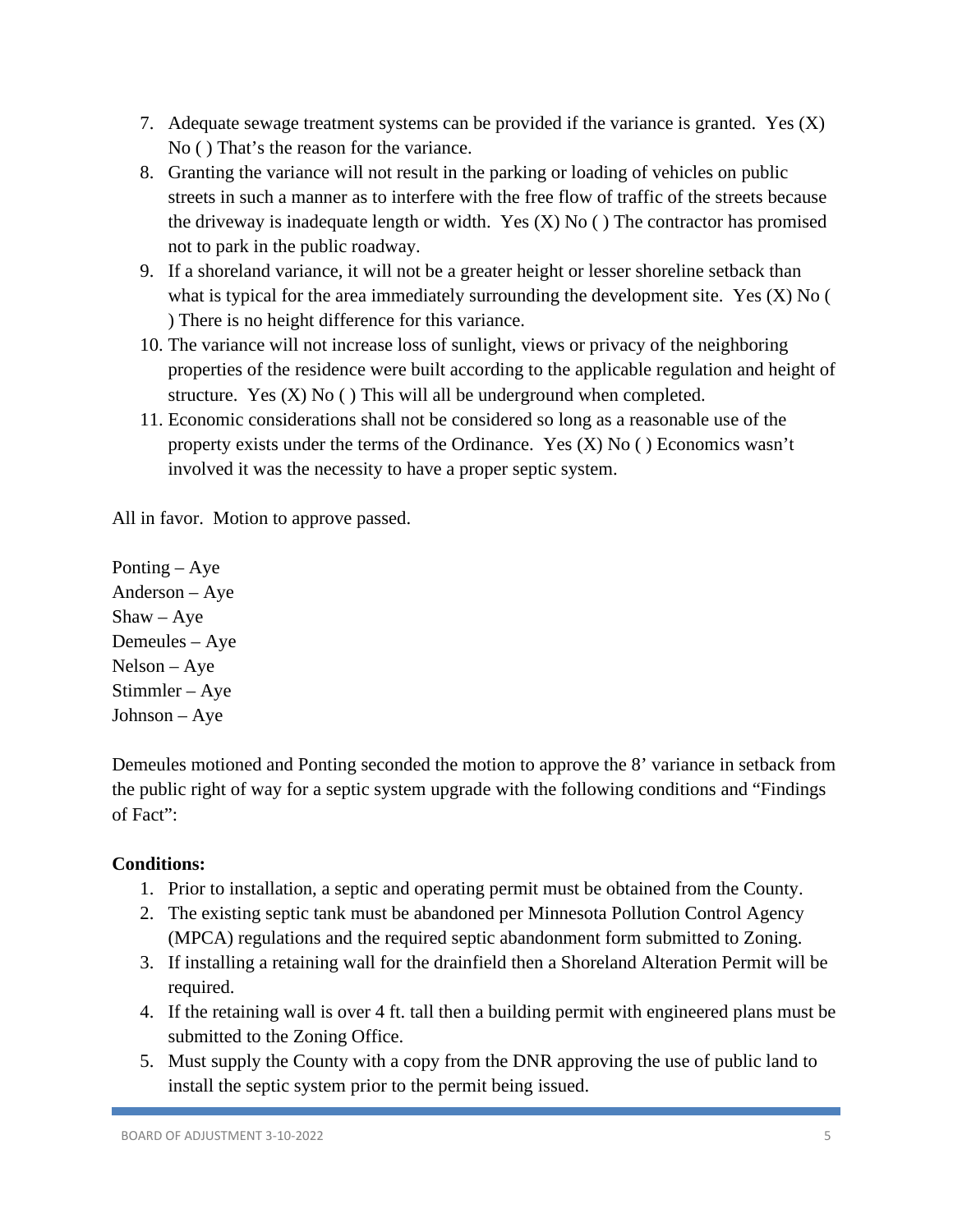- 6. Must install erosion control between the new septic system and lake prior to installation.
- 7. The variance is only valid if acted upon by the applicant within one (1) year of approval.
- 8. If the fence (between the two properties) is owned by the DNR it needs to be replaced and if it's the applicants fence its up to him whether he wants it replaced.

- 1. Granting the variance will not be in conflict with the comprehensive plan. Yes  $(X)$  No  $( )$ The comprehensive plan calls for water quality and the new septic system will enhance water quality.
- 2. Exceptional or extraordinary circumstances apply to the property which do not apply generally to other properties in the same district, and result from lot size or shape, topography, or other circumstances over which the owners of property since enactment of the relevant Ordinance have had no control. Yes (X) No ( ) This is a small, platted lot with limited area for necessary septic system.
- 3. The literal interpretation of the provisions of this Ordinance would deprive the applicant of rights commonly enjoyed by other properties in the same district under the terms of this Ordinance. Yes  $(X)$  No  $( )$  Everyone needs a functioning septic system.
- 4. The exceptional or extraordinary circumstances do not result from the actions of the current or previous owner(s) under the current Ordinance or State Law. Yes  $(X)$  No  $( )$ There is a failing system, and it needs to be replaced.
- 5. The variance requested is the minimum variance which would alleviate the practical difficulty. Yes  $(X)$  No  $( )$  Again, with the well and the water and the road there's very limited areas for this system to go in and this is it.
- 6. The variance, if granted, will not alter the essential character of the locality and there would be no significant effect on the surrounding properties. Yes (X) No ( ) There will be no evidence of the system once it's done.
- 7. Adequate sewage treatment systems can be provided if the variance is granted. Yes (X) No ( ) That's the reason for the variance.
- 8. Granting the variance will not result in the parking or loading of vehicles on public streets in such a manner as to interfere with the free flow of traffic of the streets because the driveway is inadequate length or width. Yes  $(X)$  No  $($   $)$  The contractor has promised not to park in the public roadway.
- 9. If a shoreland variance, it will not be a greater height or lesser shoreline setback than what is typical for the area immediately surrounding the development site. Yes (X) No ( ) There is no height difference for this variance.
- 10. The variance will not increase loss of sunlight, views or privacy of the neighboring properties of the residence were built according to the applicable regulation and height of structure. Yes  $(X)$  No  $( )$  This will all be underground when completed.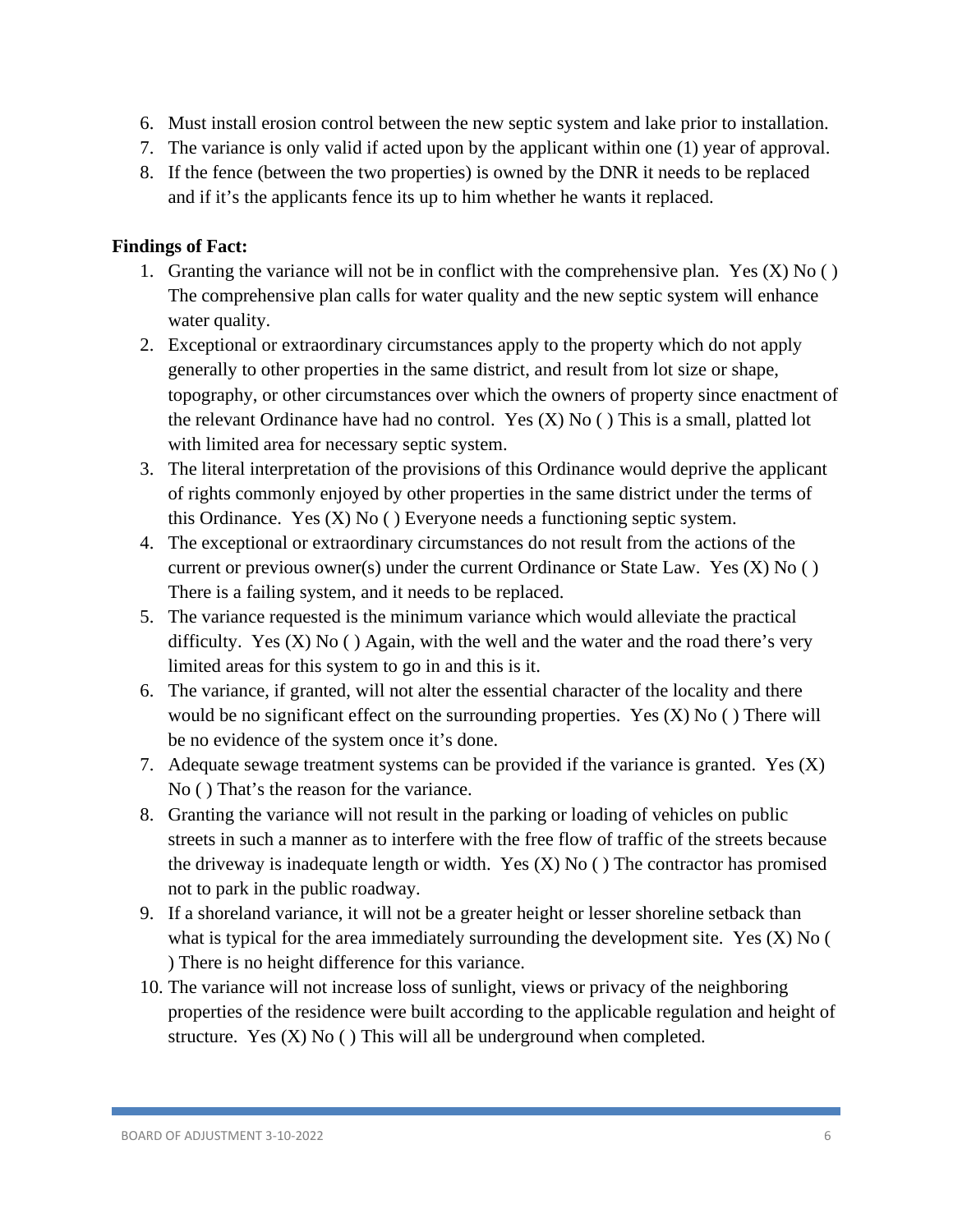11. Economic considerations or circumstances shall not be considered so long as a reasonable use of the property exists under the terms of the Ordinance. Yes  $(X)$  No  $( )$  Economics wasn't involved it was the necessity to have a proper septic system.

All in favor. Motion to approve passed.

Ponting – Aye Anderson – Aye  $Shaw - Aye$ Demeules – Aye Nelson – Aye Stimmler – Aye Johnson – Aye

### **6:16 P.M. CLINT CHRISTIANSON: (Property Owner: Reuben & Caroline**

**Christianson Trust)** Requesting a 66' variance in setback from the OHWL of Ann Lake for a septic system upgrade. Required setback from the OHWL is 100'. Address: 25176 164<sup>th</sup> St NW, Big Lake, Mn Legal: That Pt of Govt Lot 1 . . . (full legal on file) Sec 22, Twp 34, Rge 27 .89 Acres Orrock Township General Rural District and within the Recreational Development Lakeshore District of Ann Lake and within the Lakeshore District of Unnamed Lake #71-182 and #71-179.

### **CLINT CHRISTIANSON: (Property Owner: Reuben & Caroline Christianson Trust)**

Requesting an 8' variance in setback from the right of way of CSAH #15 for a septic system upgrade. Required setback from the right of way is  $10'$ . Address:  $25176 \times 164^{\text{th}}$  St NW, Big Lake, Mn Legal: That Pt of Govt Lot 1 . . . (full legal on file) Sec 22, Twp 34, Rge 27 .89 Acres Orrock Township General Rural District and within the Recreational Development Lakeshore District of Ann Lake and within the Lakeshore District of Unnamed Lake #71-182 and #71-179.

Demeules read the first two variance requests.

Shane Steinbrecher was present to represent Clint Christianson. Mr. Steinbrecher is the septic designer.

Mr. Steinbrecher explained the septic would be a type 3 system in order to make it fit on the lot. They will dig out the existing drainfield and part of the new system will be over the old system.

Waytashek said the existing system is closer to the lake than the proposed system.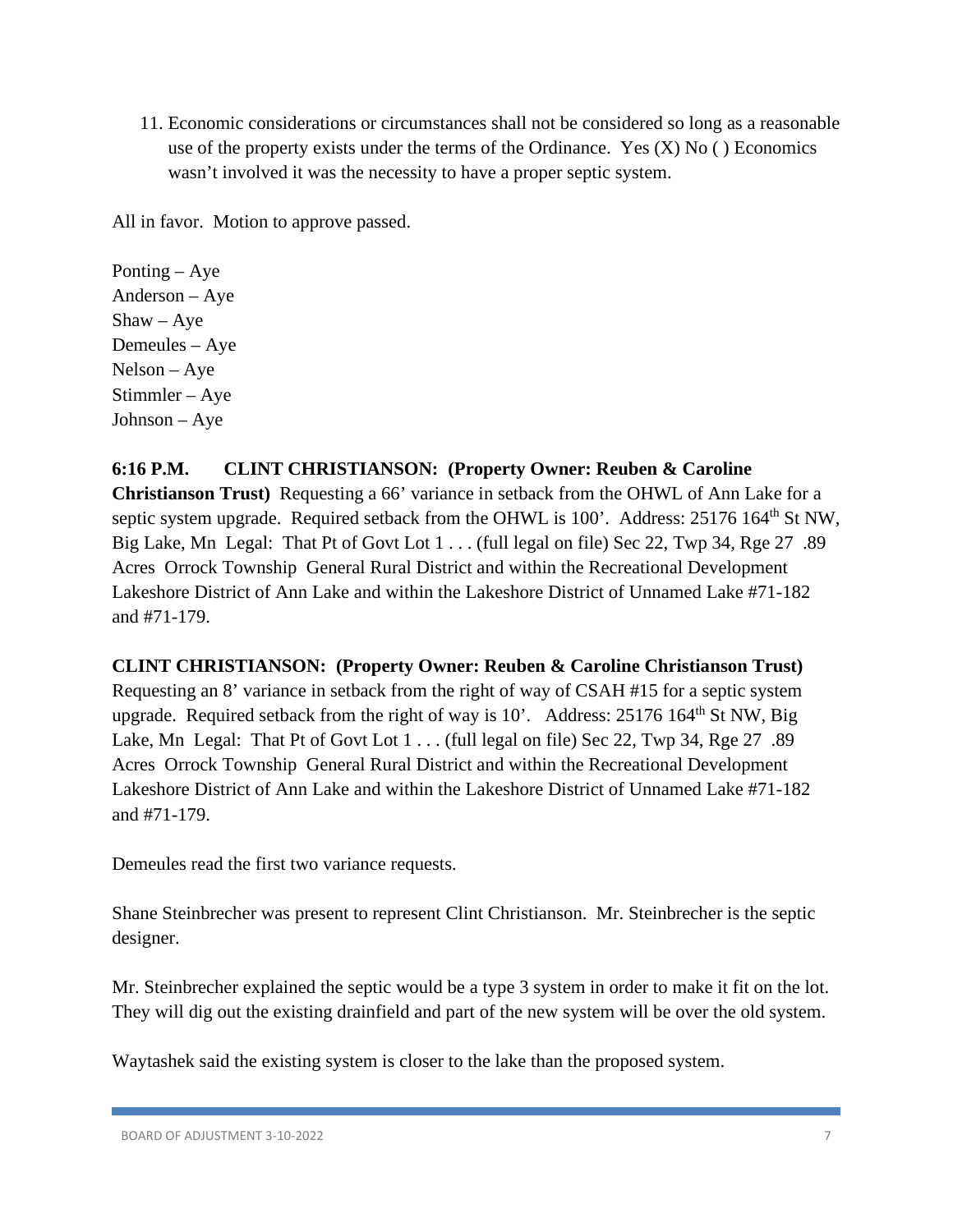Glines said the County Public Works Department just did a road improvement project where they had to have a survey done so he made sure there were no other easements for the overhead power lines. The power lines were within the road right of way easement. The existing septic tanks will be abandoned.

Johnson asked if the existing septic system was still in compliance and useable.

Zach Jocelyn, 14196 202<sup>nd</sup> Ave NW, Elk River, Mn explained the current system is noncompliant and not meeting code.

Mr. Steinbrecher said when septic systems are defined, they are either compliant or noncompliant.

Demeules asked if anyone in the audience had any comments or questions. No one did. Nelson motioned and Ponting seconded the motion to close the public hearing.

Ponting – Aye Anderson – Aye  $Shaw - Aye$ Demeules – Aye Nelson – Aye Stimmler – Aye Johnson – Aye

Anderson motioned and Nelson seconded the motion to approve the 66' variance in setback from the OHWL of Ann Lake for a septic system upgrade with the following conditions and "Finding of Fact":

- 1. Prior to installation, a septic permit must be obtained from the County.
- 2. The existing septic tank must be abandoned per Minnesota Pollution Control Agency (MPCA) regulations and the required septic abandonment form submitted to Zoning.
- 3. Must install erosion control between the new septic system and lake prior to installation.
- 4. The variance is only valid if acted upon by the applicant within one (1) year of approval.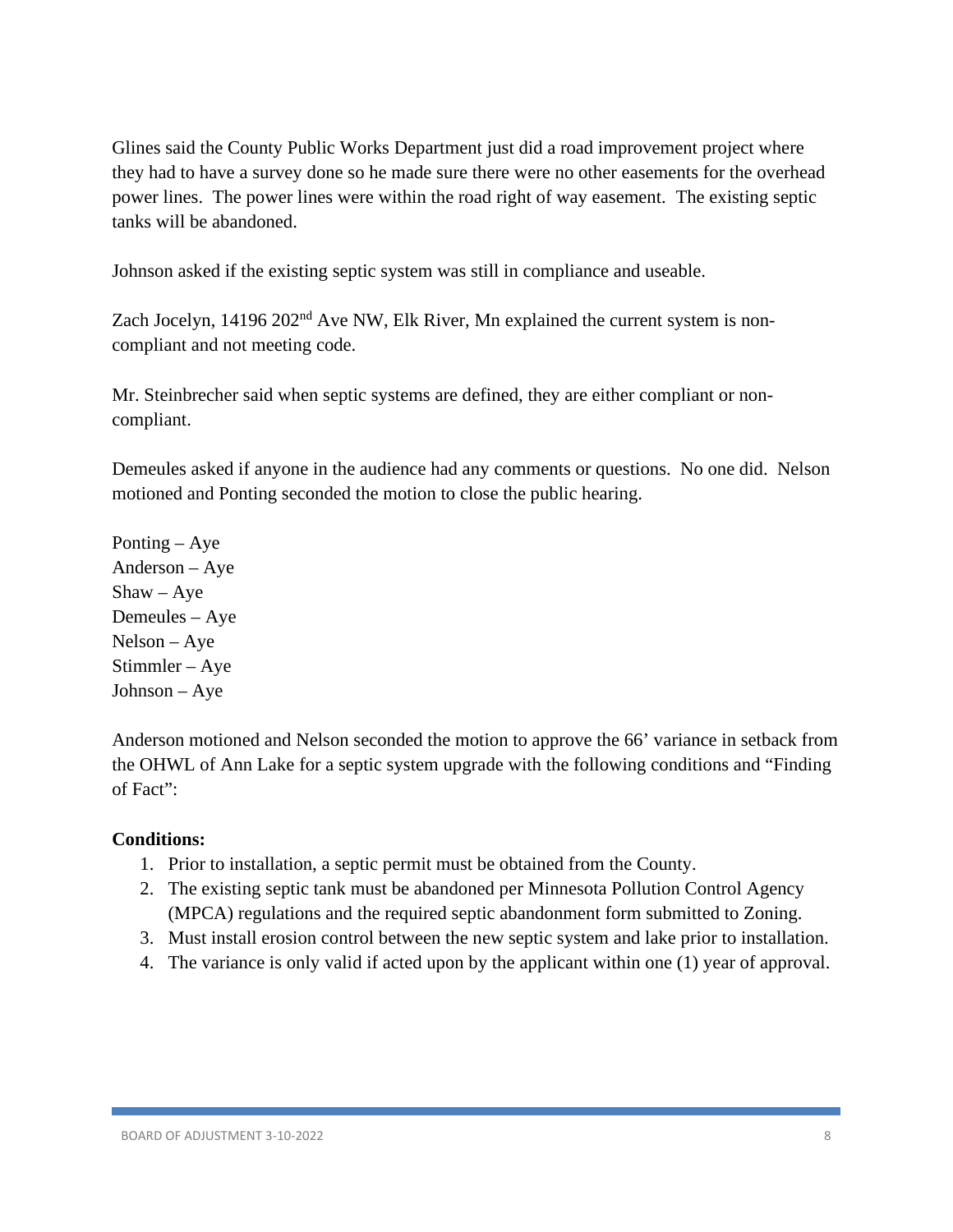- 1. Granting the variance will not be in conflict with the comprehensive plan. Yes  $(X)$  No  $( )$ Everybody needs a septic system.
- 2. Exceptional or extraordinary circumstances apply to the property which do not apply generally to other properties in the same district, and result from lot size or shape, topography, or other circumstances over which the owners of property since enactment of the relevant Ordinance have had no control. Yes  $(X)$  No  $($   $)$  The shape of this property means the septic system can only go where they are proposing to put it.
- 3. The literal interpretation of the provisions of this Ordinance would deprive the applicant of rights commonly enjoyed by other properties in the same district under the terms of this Ordinance. Yes  $(X)$  No  $($   $)$  This property needs a working septic system.
- 4. The exceptional or extraordinary circumstances do not result from the actions of the current or previous owner(s) under the current Ordinance or State Law. Yes (X) No ( ) The property is the way they bought it. They had no control over the size of the lot.
- 5. The variance requested is the minimum variance which would alleviate the practical difficulty. Yes  $(X)$  No  $( )$  The septic system has got to go where it can go.
- 6. The variance, if granted, will not alter the essential character of the locality and there would be no significant effect on the surrounding properties. Yes  $(X)$  No () The septic system won't be seen. Every lot there has got a septic system.
- 7. Adequate sewage treatment systems can be provided if the variance is granted. Yes  $(X)$ No ( ) That's the purpose of the variance.
- 8. Granting the variance will not result in the parking or loading of vehicles on public streets in such a manner as to interfere with the free flow of traffic of the streets because the driveway is inadequate length or width. Yes  $(X)$  No  $($   $)$  The variance won't change the functionality of the driveway.
- 9. If a shoreland variance, it will not be a greater height or lesser shoreline setback than what is typical for the area immediately surrounding the development site. Yes (X) No ( ) In fact the drainfield will be a little bit further away from the lake than the current drainfield.
- 10. The variance will not increase loss of sunlight, views or privacy of the neighboring properties of the residence were built according to the applicable regulation and height of structure. Yes  $(X)$  No  $( )$  The septic system is underground and won't be seen.
- 11. Economic considerations or circumstances shall not be considered so long as a reasonable use of the property exists under the terms of the Ordinance. Yes  $(X)$  No () There is no financial consideration here. They are just putting in a septic system.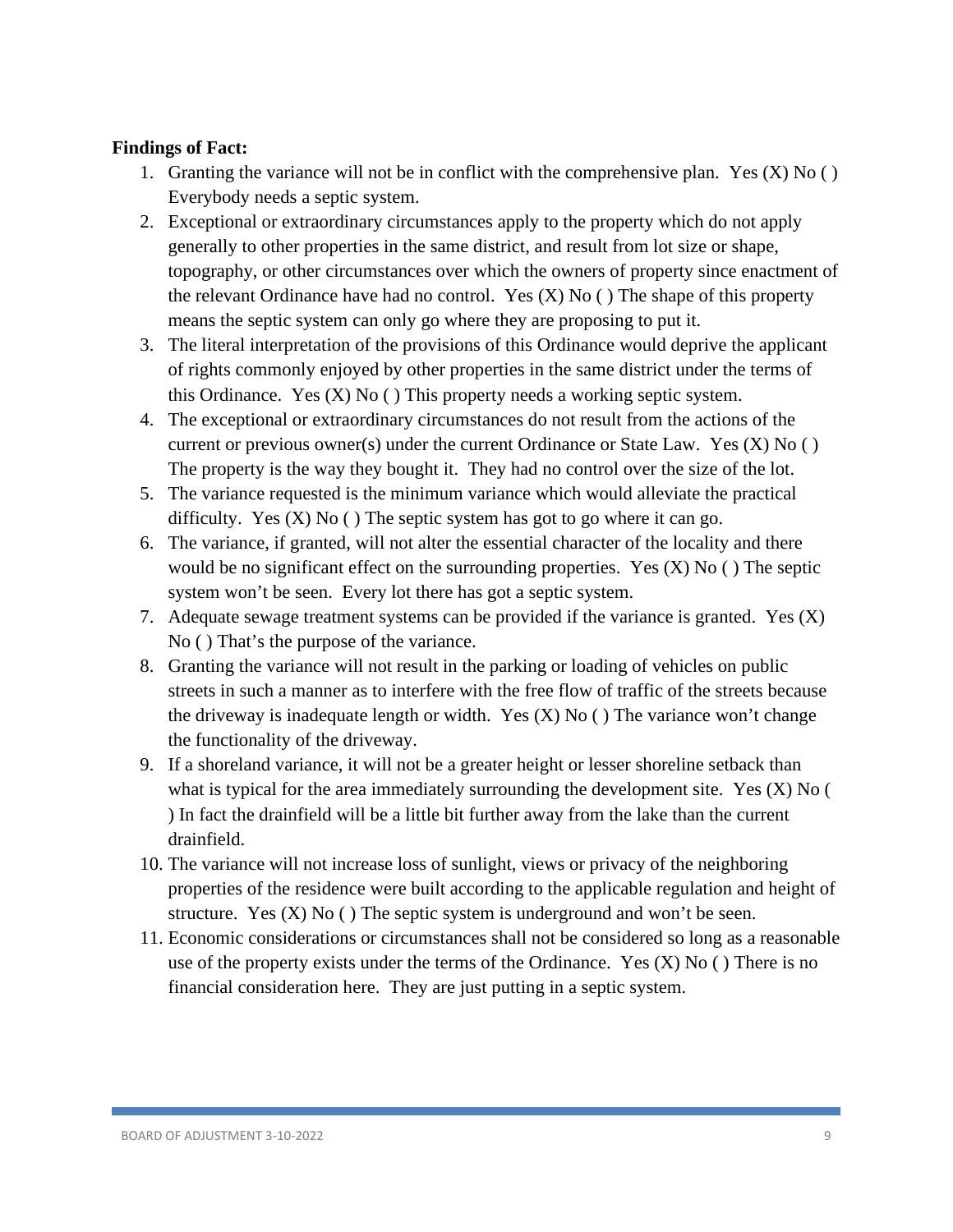Ponting – Aye Anderson – Aye  $Shaw - Aye$ Demeules – Aye Nelson – Aye Stimmler – Aye Johnson – Aye

Anderson motioned and Nelson second the motion to approve the 8' variance in setback from the right of way of CSAH #15 for a septic system upgrade with the following conditions and "Findings of Fact":

### **Conditions:**

- 1. Prior to installation, a septic permit must be obtained from the County.
- 2. The existing septic tank must be abandoned per Minnesota Pollution Control Agency (MPCA) regulations and the required septic abandonment form submitted to Zoning.
- 3. Must install erosion control between the new septic system and lake prior to installation.
- 4. The variance is only valid if acted upon by the applicant within one (1) year of approval.

- 1. Granting the variance will not be in conflict with the comprehensive plan. Yes  $(X)$  No  $( )$ Everybody needs a septic system.
- 2. Exceptional or extraordinary circumstances apply to the property which do not apply generally to other properties in the same district, and result from lot size or shape, topography, or other circumstances over which the owners of property since enactment of the relevant Ordinance have had no control. Yes  $(X)$  No  $($ ) The shape of this property means the septic system can only go where they are proposing to put it.
- 3. The literal interpretation of the provisions of this Ordinance would deprive the applicant of rights commonly enjoyed by other properties in the same district under the terms of this Ordinance. Yes  $(X)$  No  $($   $)$  This property needs a working septic system.
- 4. The exceptional or extraordinary circumstances do not result from the actions of the current or previous owner(s) under the current Ordinance or State Law. Yes (X) No ( ) The property is the way they bought it. They had no control over the size of the lot.
- 5. The variance requested is the minimum variance which would alleviate the practical difficulty. Yes  $(X)$  No  $( )$  The septic system has got to go where it can go.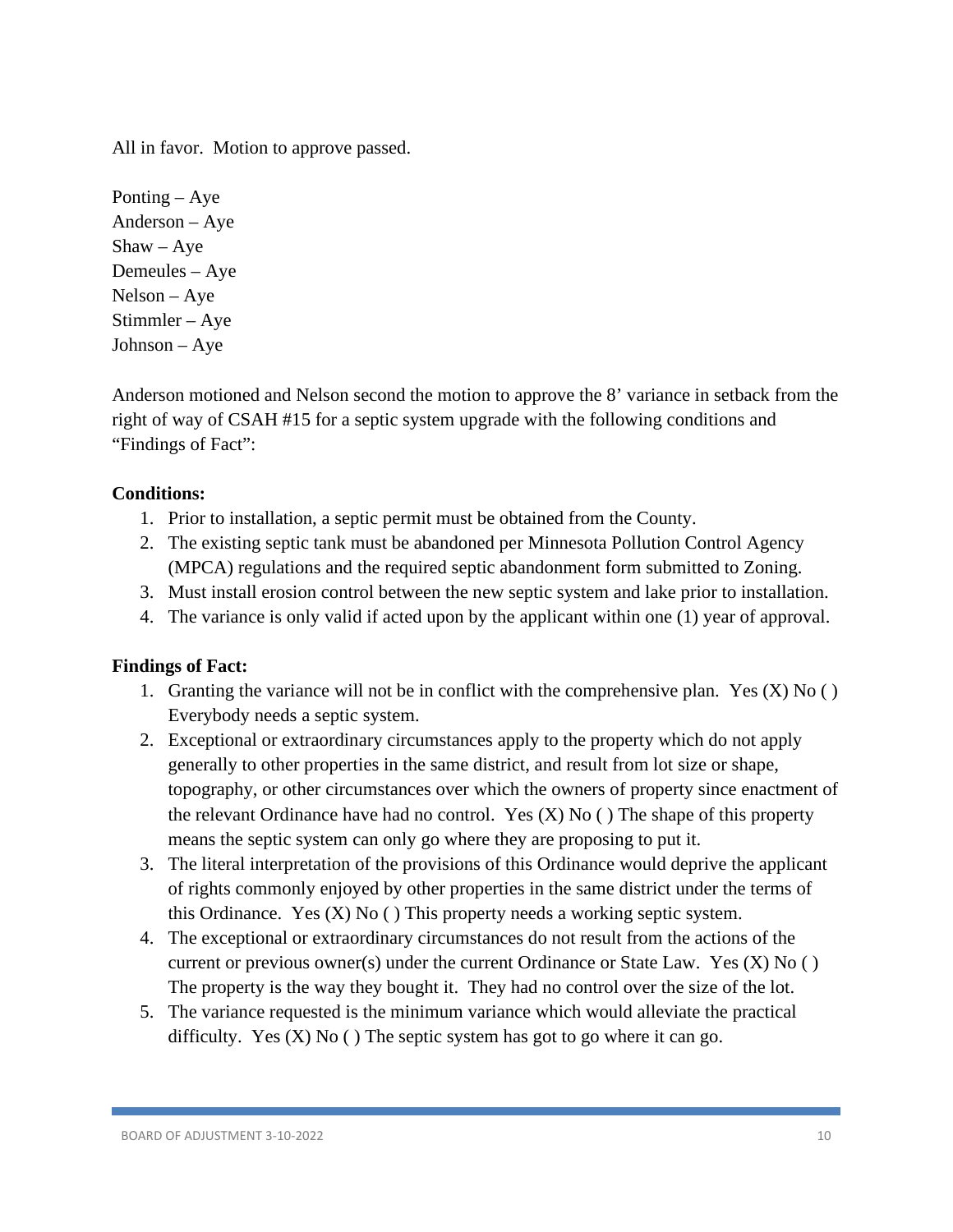- 6. The variance, if granted, will not alter the essential character of the locality and there would be no significant effect on the surrounding properties. Yes  $(X)$  No  $( )$  The septic system won't be seen. Every lot there has got a septic system.
- 7. Adequate sewage treatment systems can be provided if the variance is granted. Yes (X) No ( ) That's the purpose of the variance.
- 8. Granting the variance will not result in the parking or loading of vehicles on public streets in such a manner as to interfere with the free flow of traffic of the streets because the driveway is inadequate length or width. Yes  $(X)$  No  $($   $)$  The variance won't change the functionality of the driveway.
- 9. If a shoreland variance, it will not result in the parking or loading of vehicles on public streets in such a manner as to interfere with the free flow of traffic of the streets because the driveway is inadequate length or width. Yes  $(X)$  No  $($  ) In fact the drainfield will be a little bit further away from the lake than the current drainfield.
- 10. The variance will not increase loss of sunlight, views or privacy of the neighboring properties of the residence were built according to the applicable regulation and height of structure. Yes  $(X)$  No  $( )$  The septic system is underground and won't be seen.
- 11. Economic considerations or circumstances shall not be considered so long as a reasonable use of the property exists under the terms of the Ordinance. Yes  $(X)$  No () There is no financial consideration here. They are just putting in a septic system.

Ponting – Aye Anderson – Aye  $Shaw - Aye$ Demeules – Aye Nelson – Aye Stimmler – Aye Johnson – Aye

### **CLINT CHRISTIANSON: (Property Owner: Reuben & Caroline Christianson Trust)**

Requesting a 63' variance in setback from the centerline of CSAH #15 for a new house on existing foundation with an expanded garage and front porch. Required setback from the centerline of CSAH #15 is 130'. Address: 25176 164<sup>th</sup> St NW, Big Lake, Mn Legal: That Pt of Govt Lot 1 . . . (full legal on file) Sec 22, Twp 34, Rge 27 .89 Acres Orrock Township General Rural District and within the Recreational Development Lakeshore District of Ann Lake and within the Lakeshore District of Unnamed Lake #71-182 and #71-179.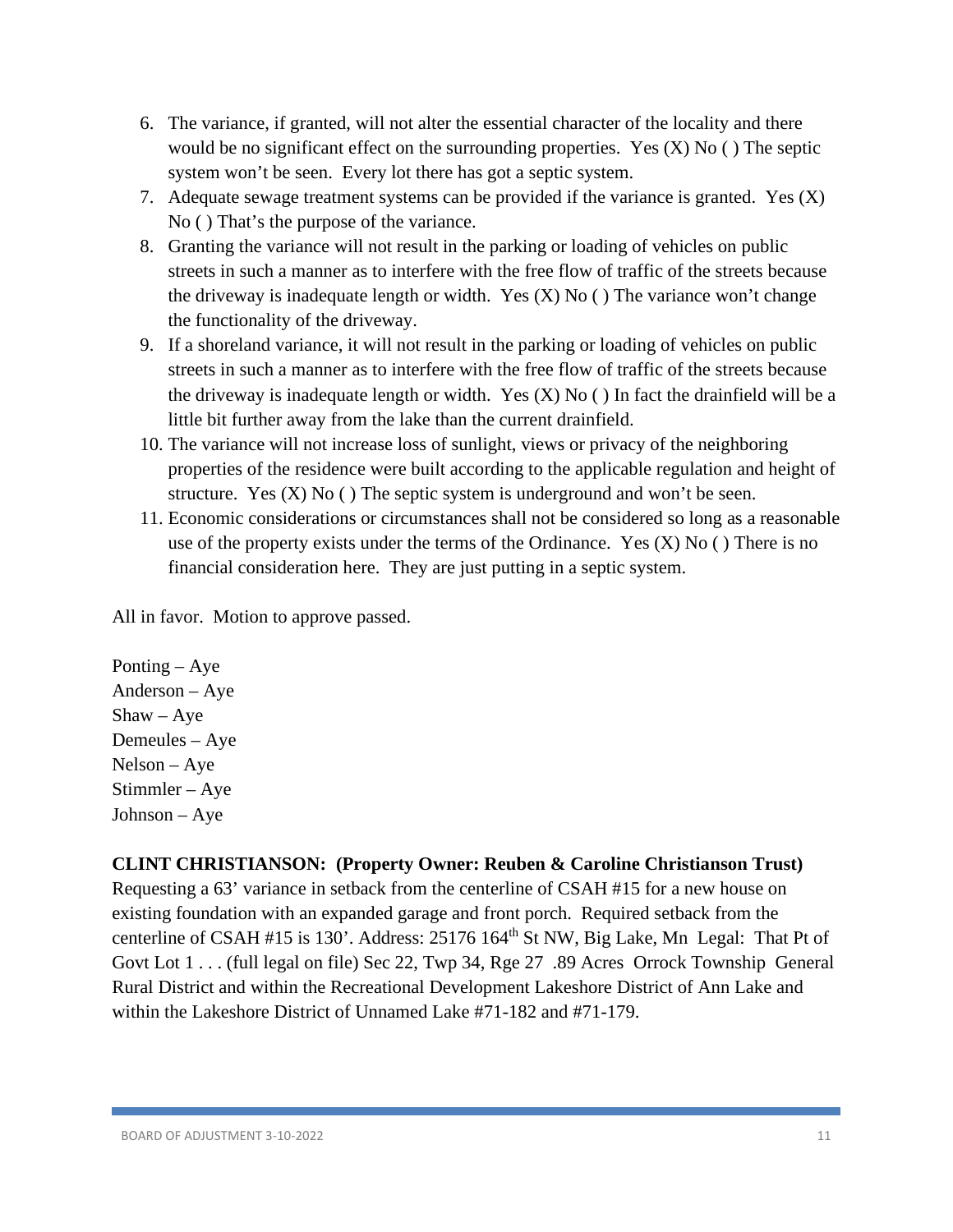**CLINT CHRISTIANSON: (Property Owner: Reuben & Caroline Christianson Trust)**  Requesting a 69' variance in setback from the OHWL of Ann Lake for a new house on existing foundation with an expanded garage and front porch. Required setback from the OHWL of Ann Lake is 100'. Address:  $25176164<sup>th</sup>$  St NW, Big Lake, Mn Legal: That Pt of Govt Lot  $1 \ldots$ (full legal on file) Sec 22, Twp 34, Rge 27 .89 Acres Orrock Township General Rural District and within the Recreational Development Lakeshore District of Ann Lake and within the Lakeshore District of Unnamed Lake #71-182 and #71-179.

Demeules read the variance requests.

Otto said at the time of publication the property was in the name of Reuben & Caroline Christianson Trust it is now in Clint Christianson's name. The existing house will be removed and placed on a lot down the road. The new house will be built on the existing foundation. The garage will be expanded. The front porch will be larger in size than the existing one. The impervious surface is at 21.6%. A stormwater plan has been submitted.

Clint Christianson, 25176 164th St NW, Big Lake, Mn was present.

Mr. Christianson said there are no large changes to the property. They are trying to keep the impervious to a minimum.

Stimmler said no part of the house or garage will be going closer to Ann Lake.

Johnson asked if anything needed to be done to remove the house.

Otto said to remove the house they may need to get permits from the road authority in place. In the conditions it states prior to issuance of a building permit a structural engineer look at the existing foundation. The applicant may want to discuss the timeline for removal of the existing driveway.

Mr. Christianson said he thought removing the existing driveway during construction with the heavy equipment that will be needed would cause more destruction and run-off issues than if he left the hard surface in place until construction is done.

The board agreed that it made sense to leave the hard surface (driveway) in place during construction. The hard surface would need to be removed before a certificate of occupancy is issued.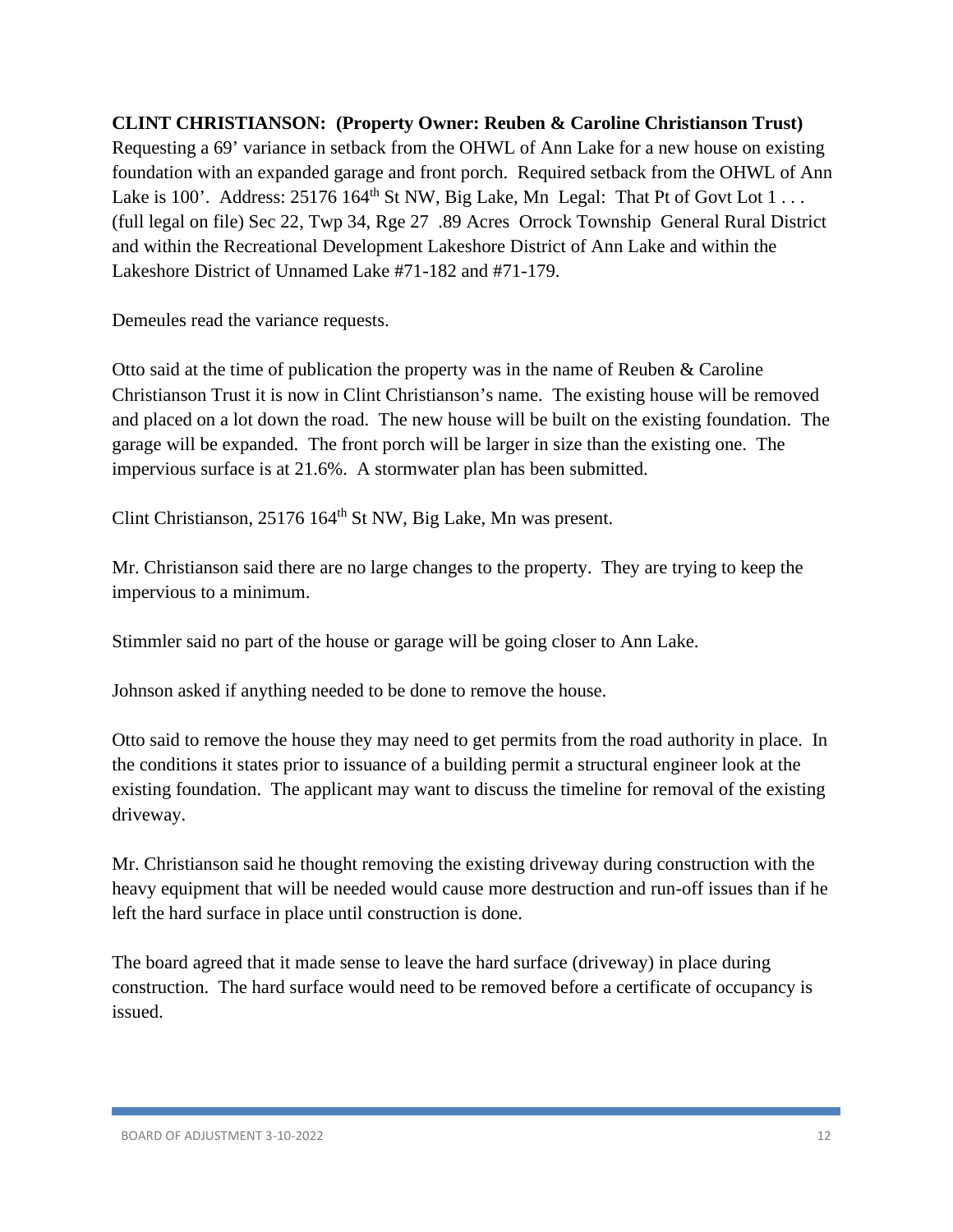Waytashek asked if they would need a razing permit to remove the existing house structure.

Otto said she did discuss that with Cheryl and Doug in the Planning & Zoning Office and a razing permit is not required since the house is being moved and not disposed of. A building permit will be needed for the property where the existing house is being moved too.

Demeules asked if anyone in the audience had any comments or questions. No one did. Demeules closed the public hearing.

Ponting – Aye Anderson – Aye  $Shaw - Aye$ Demeules – Aye Nelson – Aye Stimmler – Aye Johnson – Aye

Stimmler motioned and Nelson seconded the motion to approve the 63' variance in setback from the centerline of CSAH #15 for a new house on existing foundation with an expanded garage and front porch with the following conditions and "Findings of Fact":

- 1. Prior to construction, a building permit must be obtained from the County.
- 2. Prior to the issuance of a building permit, a septic permit must be obtained from the County.
- 3. Prior to the issuance of a building permit, a shoreland alteration permit must be obtained from the County.
- 4. Prior to the issuance of a building permit, a structural engineer must assess the foundation and submit a report that verifies the repaired foundation will be able to support the proposed house.
- 5. Prior to the issuance of a certificate of occupancy, the 814 sq. ft. of impervious surface proposed to be removed (as shown in Packet Attachment B) must be removed from the property prior to the final building permit inspection. The ground underneath must be tilled to a depth of 6 inches, black dirt brought in if needed, and the soil seeded or sodded.
- 6. Erosion control must be installed between the house and the lake to eliminate stormwater runoff and sedimentation during the construction process and must remain in place until vegetation has been established.
- 7. Gutters and downspouts that drain into the existing drain tile must be installed by November 1, 2023.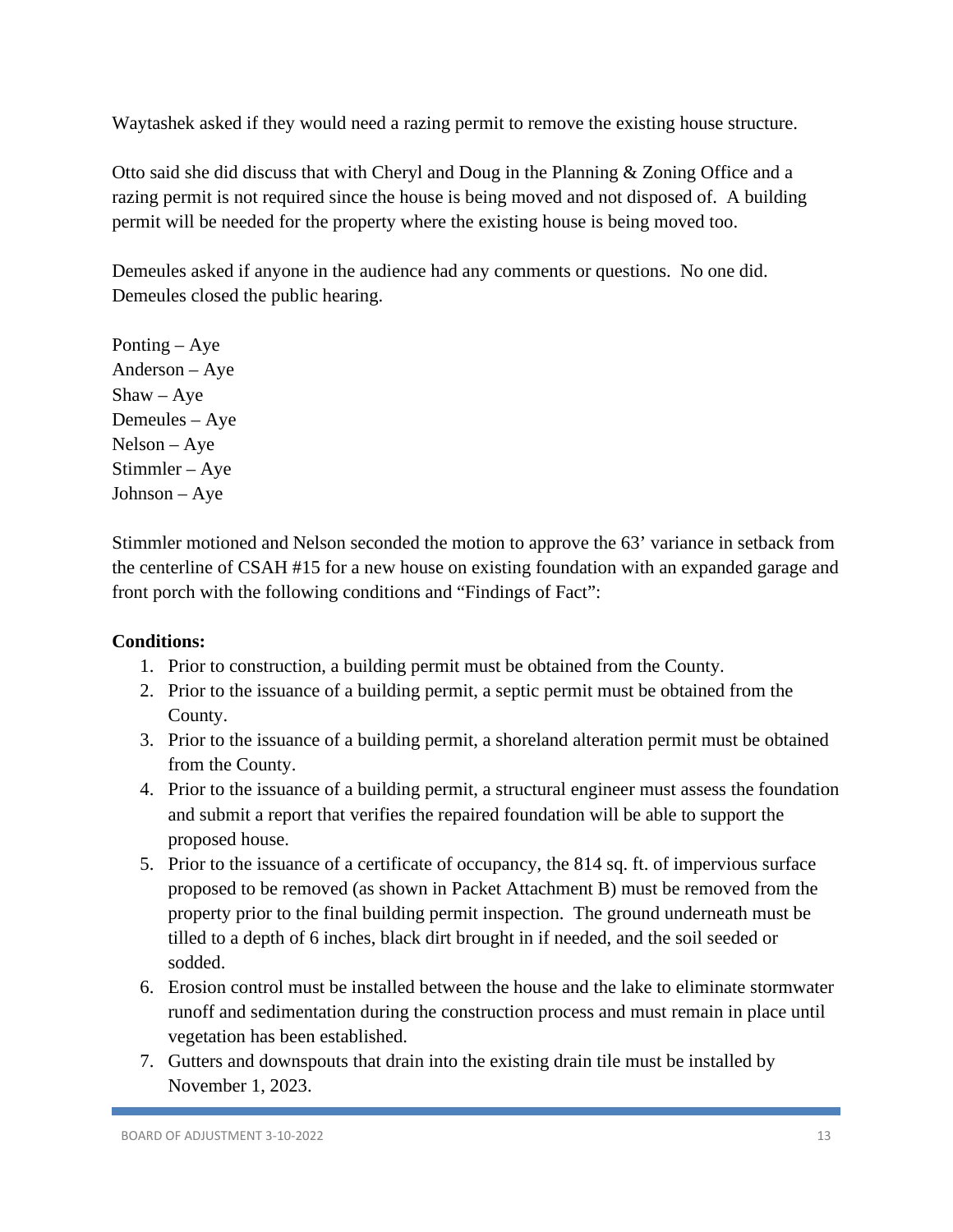- 8. An access permit must be obtained from the Sherburne County Public Works Department to alter the driveway.
- 9. The variance is only valid if acted upon by the applicant within one (1) year of approval.

- 1. Granting the variance will not be in conflict with the comprehensive plan. Yes  $(X)$  No  $( )$ It will not be in conflict with the comprehensive plan. They are just building a brandnew house.
- 2. Exceptional or extraordinary circumstances apply to the property which do not apply generally to other properties in the same district, and result from lot size or shape, topography, or other circumstances over which the owners of property since enactment of the relevant Ordinance have had no control. Yes (X) No ( ) There are no circumstances that the owners of the property since the enactment. Basically, just putting a new house on the same foundation with the same setbacks.
- 3. The literal interpretation of the provisions of this Ordinance would deprive the applicant of rights commonly enjoyed by other properties in the same district under the terms of this Ordinance. Yes  $(X)$  No  $($ ) Again, they are just putting a house back where the original house was with the original setbacks.
- 4. The exceptional or extraordinary circumstances do not result from the actions of the current or previous owner(s) under the current Ordinance or State Law. Yes  $(X)$  No  $( )$ There are no exceptional or extraordinary circumstances from the actions of the current owner.
- 5. The variance requested is the minimum variance which would alleviate the practical difficulty. Yes  $(X)$  No  $( )$  This is the minimum variance that will take care of the situation.
- 6. The variance, if granted, will not alter the essential character of the locality and there would be no significant effect on the surrounding properties. Yes  $(X)$  No  $( )$  This will be a brand-new built house. It will probably enhance the character of the locality.
- 7. Adequate sewage treatment systems can be provided if the variance is granted. Yes  $(X)$ No ( ) Previous variances granted earlier provide a new septic system. The septic variances were approved on March 10, 2022.
- 8. Granting the variance will not result in the parking or loading of vehicles on public streets in such a manner as to interfere with the free flow of traffic of the streets because the driveway is inadequate length or width. Yes  $(X)$  No  $($ ) There will be no impact on CSAH #15.
- 9. If a shoreland variance, it will not be a greater height or lesser shoreline setback than what is typical for the area immediately surrounding the development site. Yes (X) No ( ) It's a new home but it won't be a greater height or less shoreline setback than what is typical.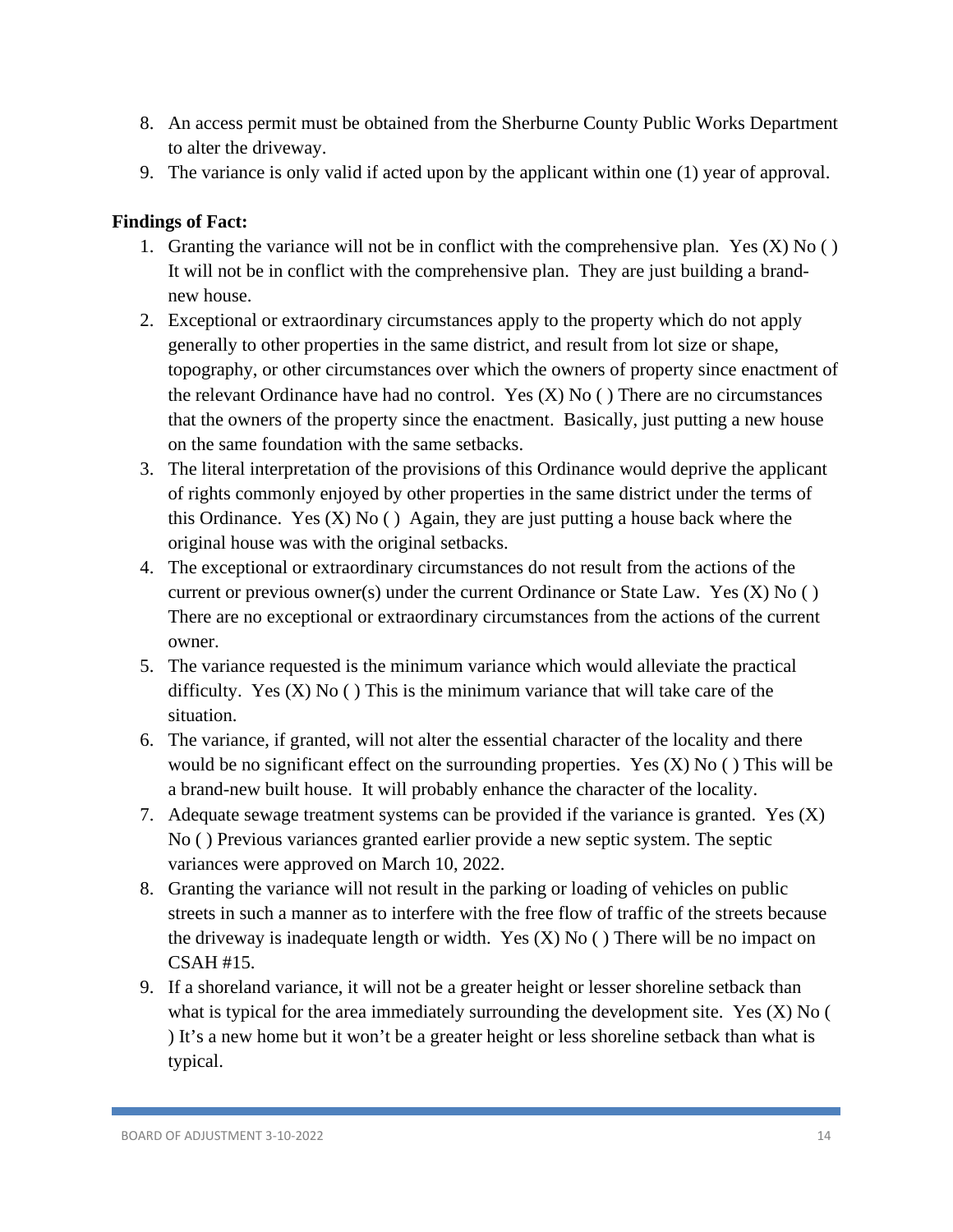- 10. The variance will not increase loss of sunlight, views or privacy of the neighboring properties of the residence were built according to the applicable regulation and height of structure. Yes  $(X)$  No  $( )$  There will be no loss of sunlight, views or privacy of the neighboring properties.
- 11. Economic considerations or circumstances shall not be considered so long as a reasonable use of the property exists under the terms of the Ordinance. Yes  $(X)$  No  $($   $)$  Economic considerations shall not be considered.

Ponting – Aye Anderson – Aye Shaw – Aye Demeules – Aye Nelson – Aye Stimmler – Aye Johnson – Aye

Stimmler motioned and Ponting seconded the motion to approve the 69' variance in setback from the OHWL of Ann Lake for a new house on existing foundation with an expanded garage and front porch with the following conditions and "Findings of Fact"

- 1. Prior to construction, a building permit must be obtained from the County.
- 2. Prior to the issuance of a building permit, a septic permit must be obtained from the County.
- 3. Prior to the issuance of a building permit, a shoreland alteration permit must be obtained from the County.
- 4. Prior to the issuance of a building permit, a structural engineer must assess the foundation and submit a report that verifies the repaired foundation will be able to support the proposed house.
- 5. Prior to the issuance of a certificate of occupancy, the 814 sq. ft. of impervious surface proposed to be removed (as shown in Packet Attachment B) must be removed from the property prior to the final building permit inspection. The ground underneath must be tilled to a depth of 6 inches, black dirt brought in if needed, and the soil seeded or sodded.
- 6. Erosion control must be installed between the house and the lake to eliminate stormwater runoff and sedimentation during the construction process and must remain in place until vegetation has been established.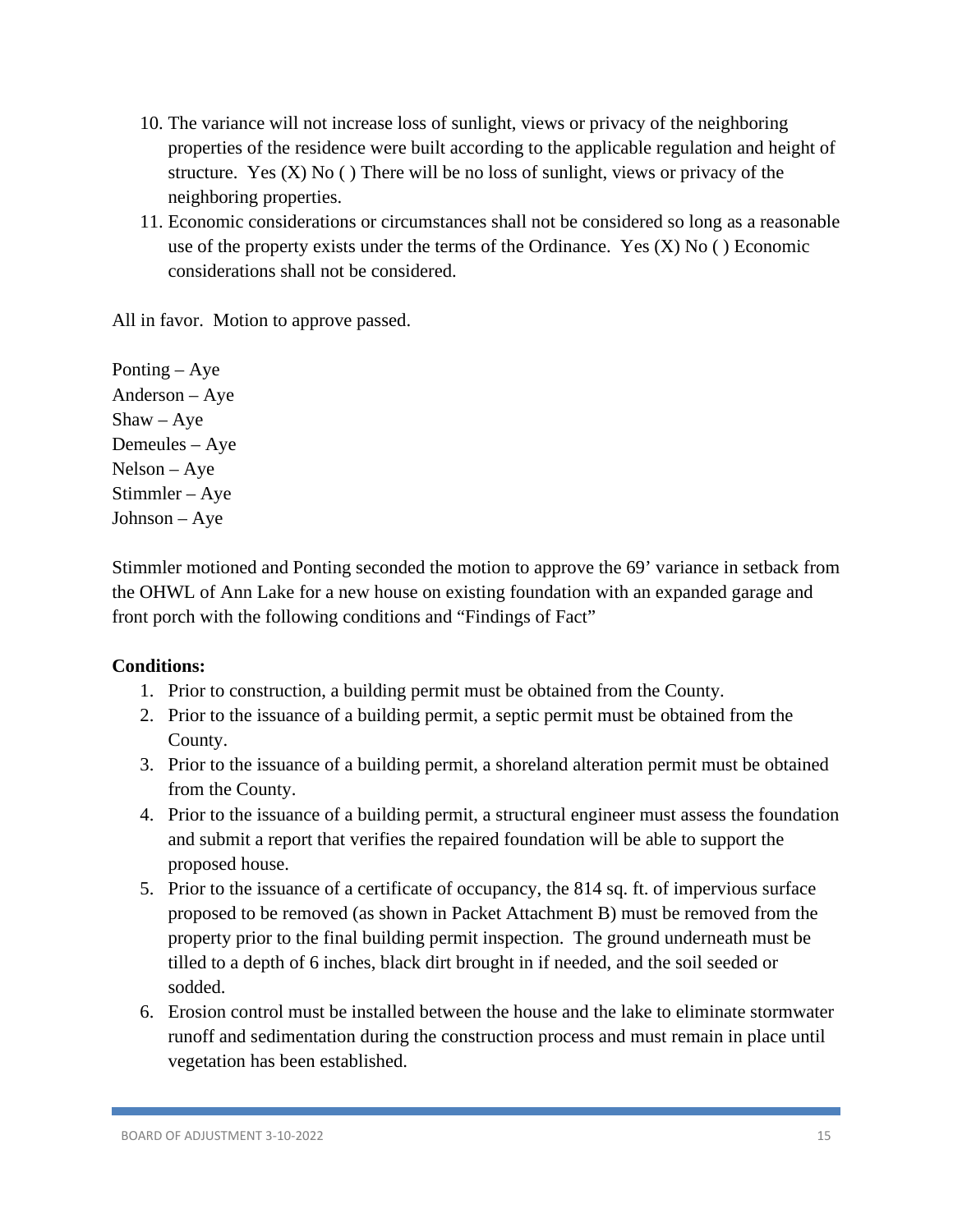- 7. Gutters and downspouts that drain into the existing drain tile must be installed by November 1, 2023.
- 8. An access permit must be obtained from the Sherburne County Public Works Department to alter the driveway.
- 9. The variance is only valid if acted upon by the applicant within one (1) year of approval.

- 1. Granting the variance will not be in conflict with the comprehensive plan. Yes  $(X)$  No  $( )$ It will not be in conflict with the comprehensive plan. They are just building a brandnew house.
- 2. Exceptional or extraordinary circumstances apply to the property which do not apply generally to other properties in the same district, and result from lot size or shape, topography, or other circumstances over which the owners of property since enactment of the relevant Ordinance have had no control. Yes  $(X)$  No  $($ ) There are no circumstances that the owners of the property since the enactment. Basically, just putting a new house on the same foundation with the same setbacks.
- 3. The literal interpretation of the provisions of this Ordinance would deprive the applicant of rights commonly enjoyed by other properties in the same district under the terms of this Ordinance. Yes  $(X)$  No  $( )$  Again, they are just putting a house back where the original house was with the original setbacks.
- 4. The exceptional or extraordinary circumstances do not result from the actions of the current or previous owner(s) under the current Ordinance or State Law. Yes (X) No ( ) There are no exceptional or extraordinary circumstances from the actions of the current owner.
- 5. The variance requested is the minimum variance which would alleviate the practical difficulty. Yes  $(X)$  No  $( )$  This is the minimum variance that will take care of the situation.
- 6. The variance, if granted, will not alter the essential character of the locality and there would be no significant effect on the surrounding properties. Yes  $(X)$  No  $( )$  This will be a brand-new built house. It will probably enhance the character of the locality.
- 7. Adequate sewage treatment systems can be provided if the variance is granted. Yes (X) No ( ) Previous variances granted earlier provide a new septic system. The septic variances were approved on March 10, 2022
- 8. Granting the variance will not result in the parking or loading of vehicles on public streets in such a manner as to interfere with the free flow of traffic of the streets because the driveway is inadequate length or width. Yes  $(X)$  No () There will be no impact on CSAH #15.
- 9. If a shoreland variance, it will not be a greater height or lesser shoreline setback than what is typical for the area immediately surrounding the development site. Yes  $(X)$  No (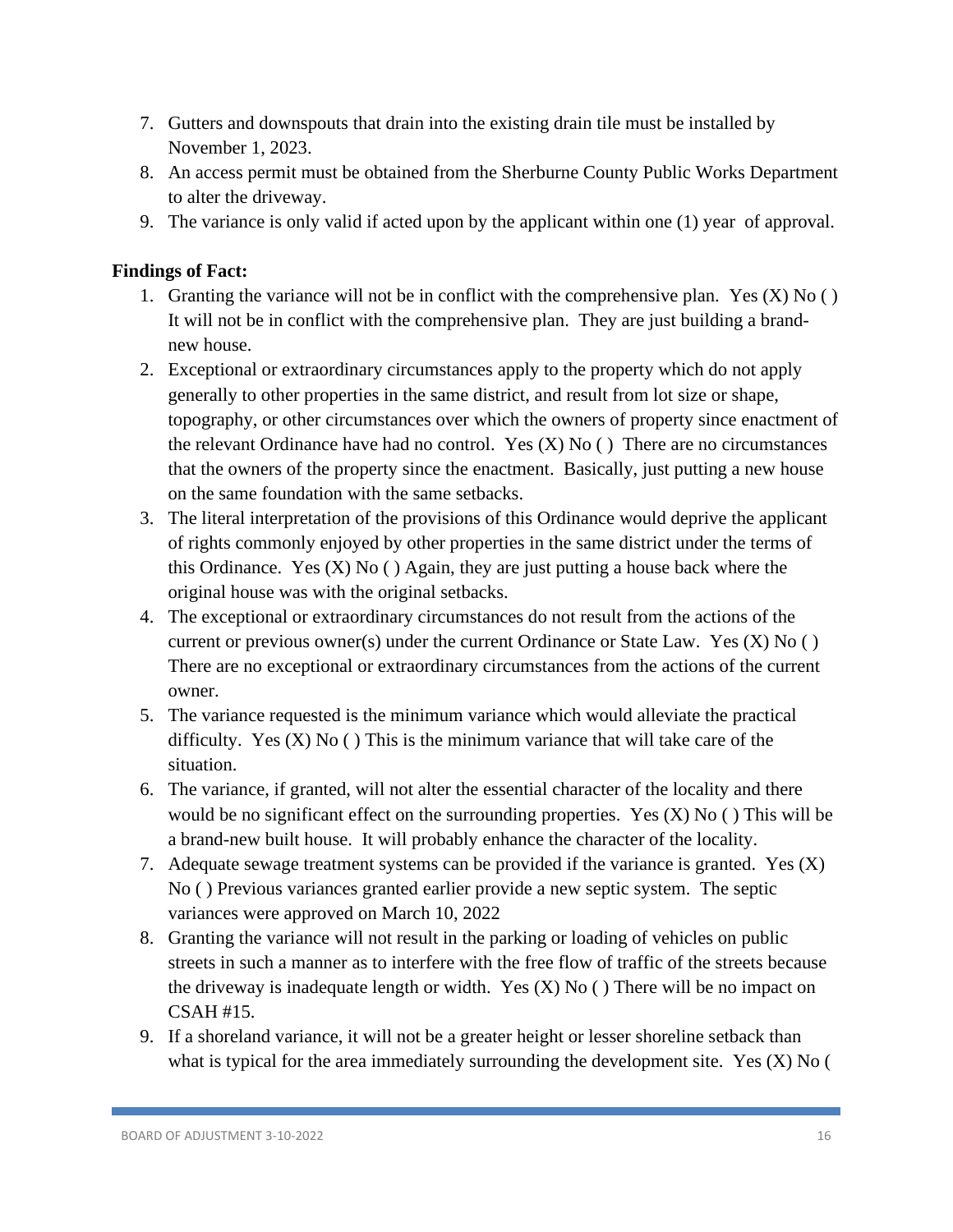) It's a new home but it won't be a greater height or less shoreline setback than what is typical.

- 10. The variance if granted will not increase loss of sunlight, views or privacy of the neighboring properties of the residence were built according to the applicable regulation and height of structure. Yes  $(X)$  No  $($  ) There will be no loss of sunlight, views or privacy of the neighboring properties.
- 11. Economic considerations or circumstances shall not be considered so long as a reasonable use of the property exists under the terms of the Ordinance. Yes  $(X)$  No  $( )$  Economic considerations shall not be considered.

All in favor. Motion to approve passed.

Ponting – Aye Anderson – Aye  $Shaw - Aye$ Demeules – Aye Nelson – Aye Stimmler – Aye Johnson – Aye

6:45 P.M. Nelson motioned and Anderson seconded the motion to adjourn. Motion carried. Meeting adjourned.

Ponting – Aye Anderson – Aye  $Shaw - Aye$ Demeules – Aye Nelson – Aye Stimmler – Aye Johnson – Aye

Submitted by: Kelly Mittelstaedt